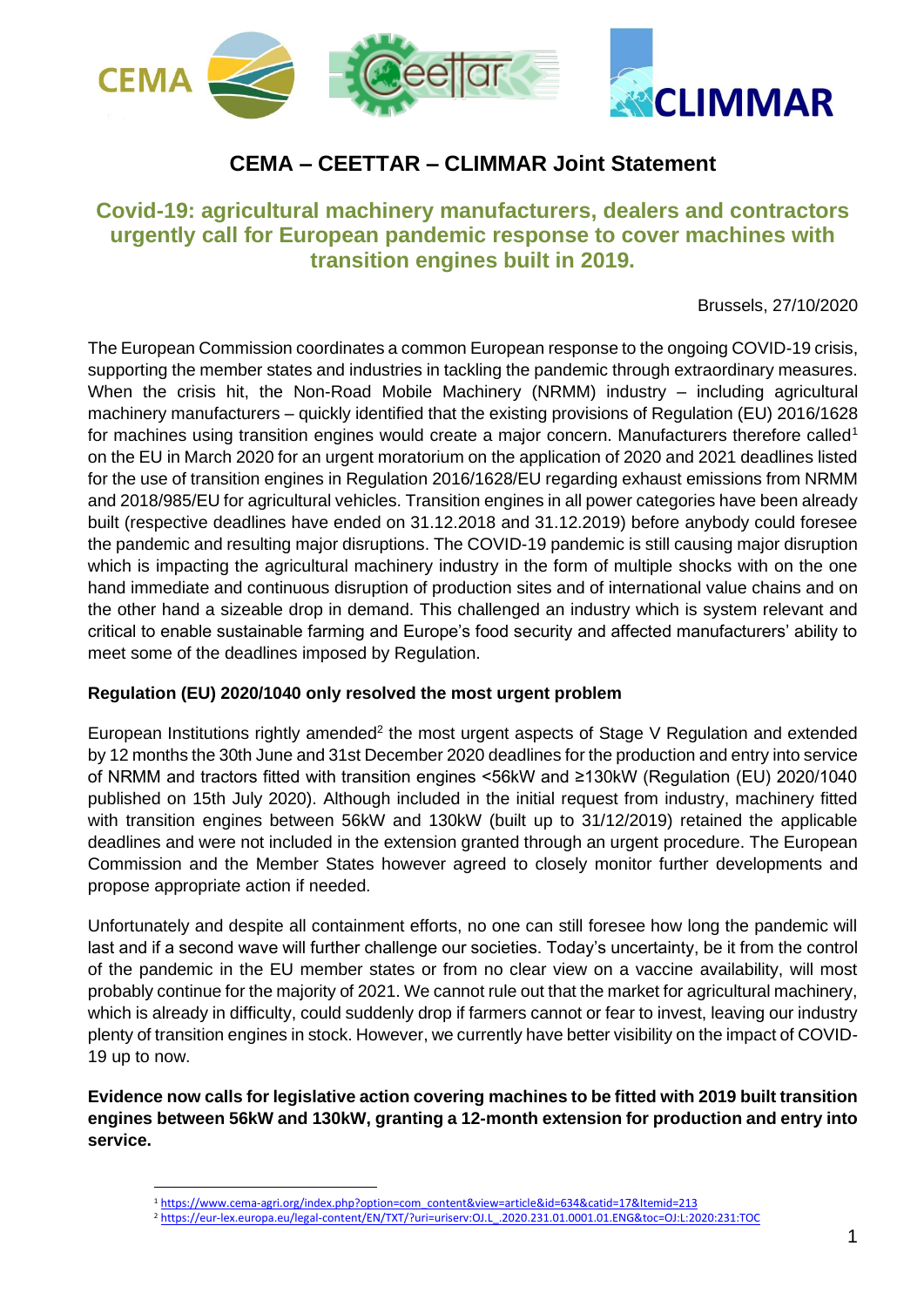

# **Dramatic Covid-19 impact on vehicle registration and markets - 56kW to 129kW category hardest hit:**

Agricultural machinery manufacturers have undertaken great efforts<sup>3</sup> to implement all needed health and safety measures for their employees, distribution chains and customers while continuing to produce and service equipment for farmers in order to avoid a food crisis. Factories had to be stopped temporarily, supply chains were disrupted, critical components were missing, new work environments had to be designed, service had to be reinvented… But nature could not be postponed, and farmers never stopped their work.

Although our collective efforts significantly limited the immediate impact for our customers, agricultural tractor registrations for the first semester of 2020 still decreased<sup>4</sup> by 12.08% in comparison with the first six months of 2019. The year had started on par with 2019 for January and February 2020, but registrations of agricultural tractors significantly dropped in March (-7.11% versus 2019), April (- 25.81%), May (-22.72%) and June (-12.03%), reflecting the COVID-19 pandemic across Europe. The drop **dramatically impacted the 2nd quarter of 2020 (-19.96% versus 2Q-2019)**, which is traditionally high season for registrations. After this very significant COVID-19 immediate shock, the general Business Climate Index for the Agricultural Machinery Industry in Europe has now gradually improved back to pre-COVID-19 low levels, but it remains to be seen if tractor registrations will confirm this sentiment for the second semester of 2020 and if the lost business for the first semester will be even partly recovered, notably because of the seasonal characteristics of our businesses.

Machines with transition engines only represent a fraction of the agricultural tractors registered across Europe, while transition engines were built in 2018 and 2019 based on normal conditions. The extension by one year of the production and entry into service deadlines for machines fitted with transition engines below 56kW and above 130kW was desperately needed to avoid the scrapping of engines that could not be fitted in time because of multiple disruptions. However, based on numbers sourced from national authorities, **the biggest drop in registrations is recorded for tractors from 56 to 129 kW, which fell by 16.03% in the first 6 months of 2020, with a record 23.55% drop in the second quarter.** A comparable trend can be noticed for other types of agricultural machinery in the same power bands (such as combine harvesters or grape harvesters). These machines are currently not in scope of the COVID-19 crisis response. It is therefore highly predictable that **more time needs also to be granted in this power band for the fraction of machines to be fitted with transition engines built in 2019.** 

## **Extension of 56 kW <= P < 130 kW deadline has no environmental negative impact, but engines still at risk of being scrapped if no action is taken**

A potential extension of deadlines for transition engines 56 kW  $\lt=$  P  $\lt$  130 kW cannot result in any environmental negative consequences for an absolute amount of polluting emissions. All the transition engines covered by the EU Regulation (EU 2016/1628) for entry into service have already been manufactured, so their number can no longer be influenced (i.e. increased) by manufacturers.

But if no action is taken, agricultural machinery manufacturers fear that transition engines in the 56 kW <= P <130 kW category **may have to be scrapped in high five-digit numbers** since the deadlines previously set for 2021 cannot be met because of the incapacity of a depleted market to absorb the number of pre-produced engines falling into this category and because of remaining supply chain issues. When planning for transition engines and under normal conditions, it is confirmed that many

<sup>3</sup> [https://www.cema-agri.org/index.php?option=com\\_content&view=article&id=641&catid=31&Itemid=107](https://www.cema-agri.org/index.php?option=com_content&view=article&id=641&catid=31&Itemid=107)

<sup>4</sup> [https://www.cema-agri.org/index.php?option=com\\_content&view=article&id=701&catid=31&Itemid=107](https://www.cema-agri.org/index.php?option=com_content&view=article&id=701&catid=31&Itemid=107)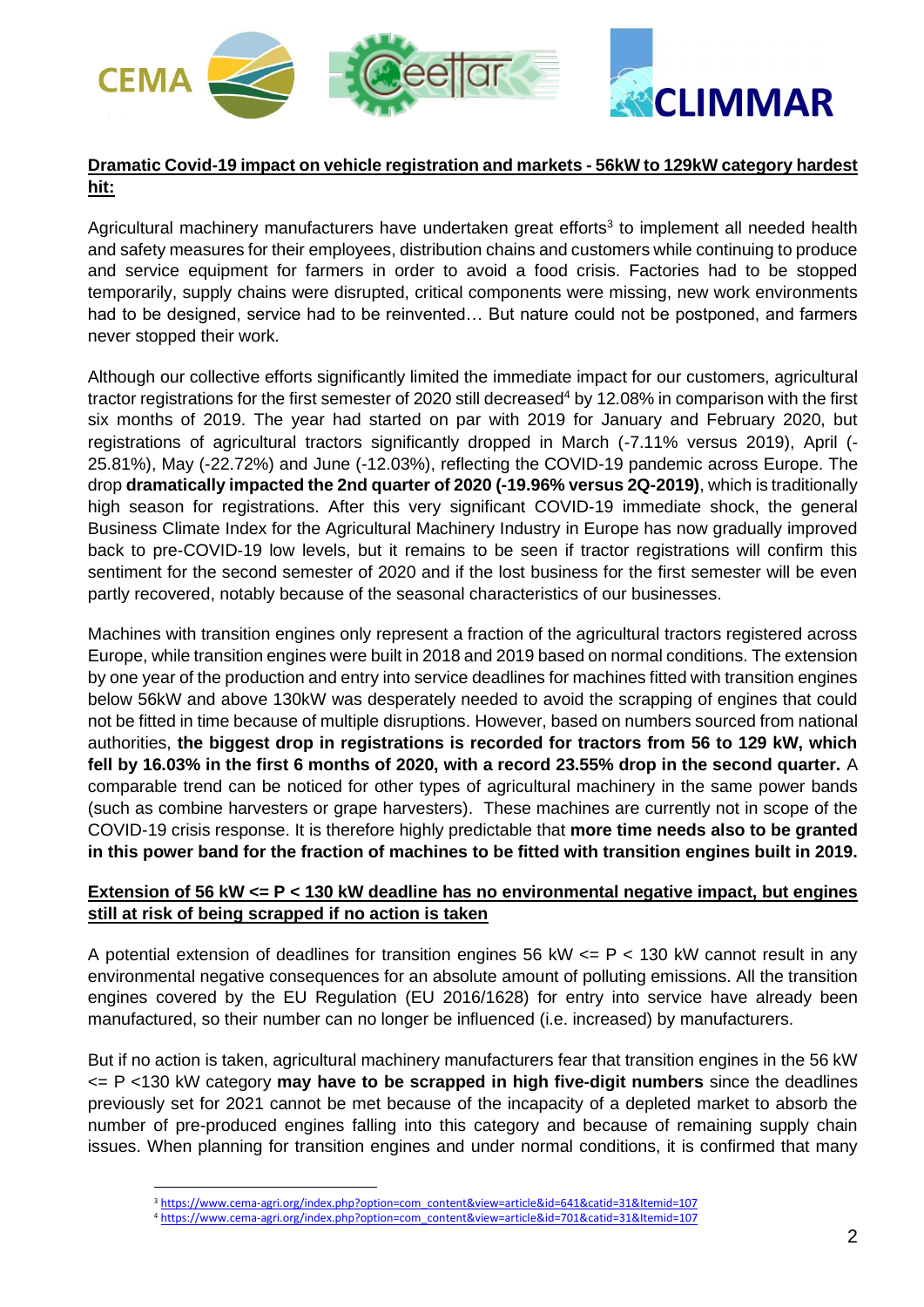

manufacturers retained a majority of pre-produced engines for this category compared to other power bands.

Any scrapping action should be considered extremely counterproductive in terms of climate protection, circular economy and sustainability. Scrapping of new engines just because the deadlines are too tight in light of a continuing pandemic **would definitively hurt EU manufacturers by adding unnecessary ecologic and economic costs in a significant economic downturn phase.**

## **The COVID-19 crisis has overturned a carefully crafted balance and planning**

When designing the introduction of Stage V engine emissions for NRMM and agricultural tractors, the legislator carefully crafted a balanced introduction calendar, spreading the effort across a length of time established with the input of industry for a given environmental improvement and impact.

The environmental impact has not changed. But the much needed urgent extension granted for the 2020 deadlines now has the unfortunate consequence that multiple timelines are now competing at the same time for shrinking production capacities. While the efforts were previously spread across two years, manufacturers now have to plan simultaneously in 2021 for the rescheduled 2020 transition machines, for the 2021 transition machines as originally planned and for the ramping up of standard stage V machines. At the same time, machinery manufacturers and their component suppliers have seen their production capacity significantly reduced by shutdown periods, social distancing measures, teleworking and all the needed health and safety measures. Production lines have not returned to full capacity, engineers could not complete designs and release blueprints in time, planners have not recovered the time lost in preparing for the original deadlines, suppliers are not back to capacity with some dedicated critical components still under significant shortage, prototypes could not be tested and validated as planned and with sufficient hours during the appropriate season, and salesforces can still not engage with customers as they normally would have done…

In addition, the level playing field of our extended industry remains significantly challenged, as one's ability to produce and service remains more impacted by geographical location and uneven containment measures rather than by common single market rules and comparable investment levels. The global supply chain (China, India, United States…) remains significantly disrupted. Closer to us, regions and major cities across Europe plan or start to re-confine their citizens to prevent and contain a second wave as much as possible.

Since the COVID-19 crisis is unfortunately setting a new normal and still has a negative impact on the supply chains in production as well as on the current and future market situation, the legislators must urgently reestablish the original carefully crafted timespan. The European Union needs to grant an additional 12 months for the 2021 production and entry into service of machines fitted with 2019 transition engines (56 kW <= P < 130 kW). **The original transition period until 2021 needs to be extended for the 56 kW <= P <130 kW power range in the same way as it has been already done for the transition period until 2020 in other power categories**. Such a measure would be adequate, proportionate and would establish similar market conditions for all power ranges avoiding market distortions between the various manufacturers. The postponement should also cover the deadlines applicable for dealerships doing the registration of the machines for the market.

### **Impacting the foreseeable machine mix and removing needed options for our customers**

Transition engines were planned and produced based on normal market conditions. Since the beginning of the sanitary crisis, a much lower number of machines with transition engines in all power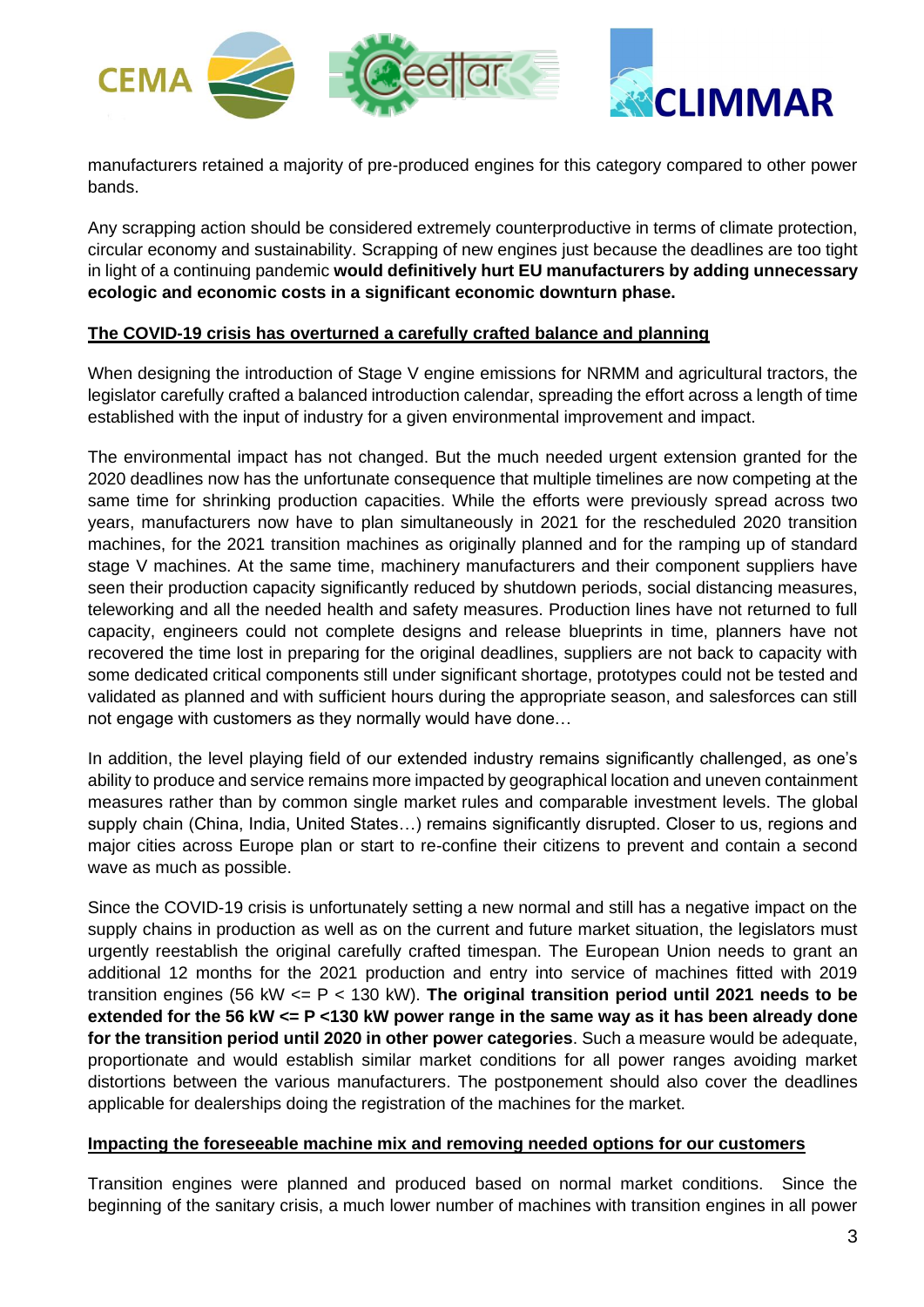

ranges (including 56 kW <= P <130 kW) have been manufactured and entered into service than it was originally foreseen.

This trend, also reflected in weaker sales figures of the manufacturers involved, implies **significant risks** for the employment situation (production and distribution) and for the successful entry into service of transition machines in the power range from 56 to 130 kW, under the existing 2021 deadline. Many agricultural machinery manufacturers may be forced to only produce machines with transition engines to meet the current planned deadlines, and to often grant considerable discounts to enable entry into service of those machines in given time. Especially for **medium-sized and smaller manufacturers**, this increases the risk of not being able to offer a more environmentally friendly portfolio mix of transition machines and many new Stage V models. Moreover, those mid-size and smaller companies might not be able to finalize development of new models, since their production and development capacities are often based on the same set of human and other resources. A subsequent disruption of production with further negative financial implications will be a logical result. Under such an unfavorable scenario, further negative consequences are also to be feared on a superior level: competitive disadvantages for European producers compared to rest of the world, global supply chain distortions affecting production and aftermarket sector, etc.

The trend unfortunately also indicates that **farmers and contractors may have less options to choose from**, as manufacturers may not be able to produce all the machines using transition engines as originally planned. Europe is the only region of the world with stage V engine emissions ambition levels. European farmers and contractors compete with other producers who face lower environmental requirements, and it remains to be seen if they can all afford the cost linked with the additional compliance. Removing machines with transition engines from the original mix of options – simply again because deadlines are too tight for reasons that could not be foreseen – may result in older machines being kept in service across Europe for the lack of affordable options.

**In summary, an extension of the 2021 transition period by further 12 months for engines built in 2019 is absolutely necessary to enable environmentally friendly technology development and market support in times of the coronavirus pandemic** (i.e. installation by 30.06.2022 of transition engines in the power range 56 kW  $\leq$  P  $\leq$  130 kW produced till 31.12.2019, and entry into service by 31.12.2022)**.** 

Following the much welcomed urgent changes brought forward by Regulation (EU) 2020/1040 and based on the evidence currently available as the pandemic continues, **we call on the European Commission, the Council of the European Union and the European Parliament to implement the requested amendment as soon as possible to minimize the impact of COVID-19 on our industry and our customers at no environmental or economical cost**. Only an urgent decision will provide enough visibility for European agricultural machinery manufacturers to balance production schedules with reduced capacities, supply chain disruptions, and market uncertainties while avoiding difficult scrapping decisions.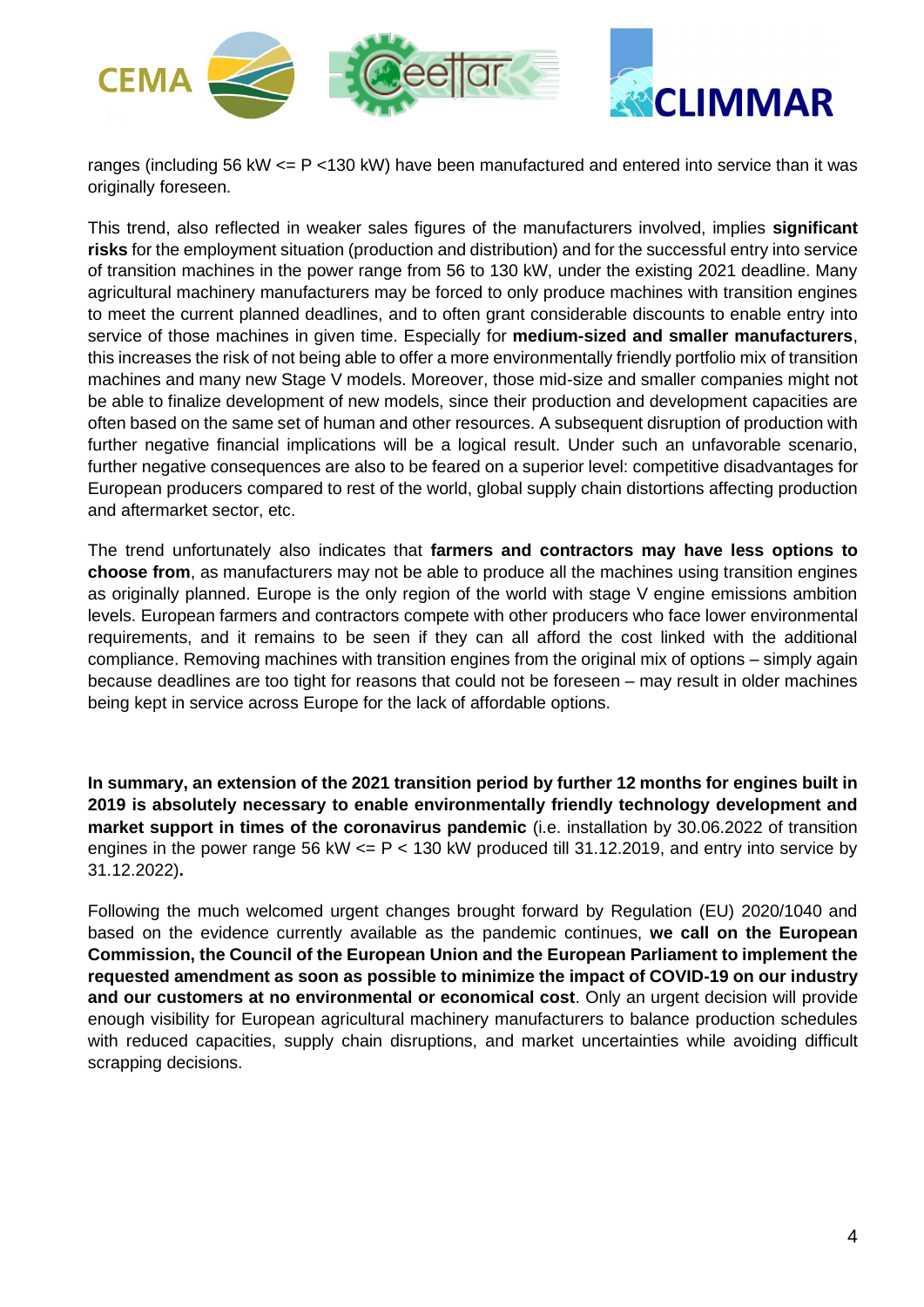

# **Annex 1**

**Survey of manufacturers regarding impact of COVID-19 crisis on machines to be fitted with 56kW to 130kW power range transition engines –** representative sample of manufacturers (13 inputs received between 8 to 18th September 2020).

**1) The COVID-19 crisis and lockdowns affected virtually all supply chains and agricultural machinery production lines, but with uneven impacts.** Half of manufacturers suffered more than a month delay in the supply chain with up to 30% drop in production.



**2: Manufacturers are still affected by important disruptions 6 months later.** Two thirds still experiment significant delays in their supply chain and related drops in production levels, despite some progress being achieved since the peak of the crisis.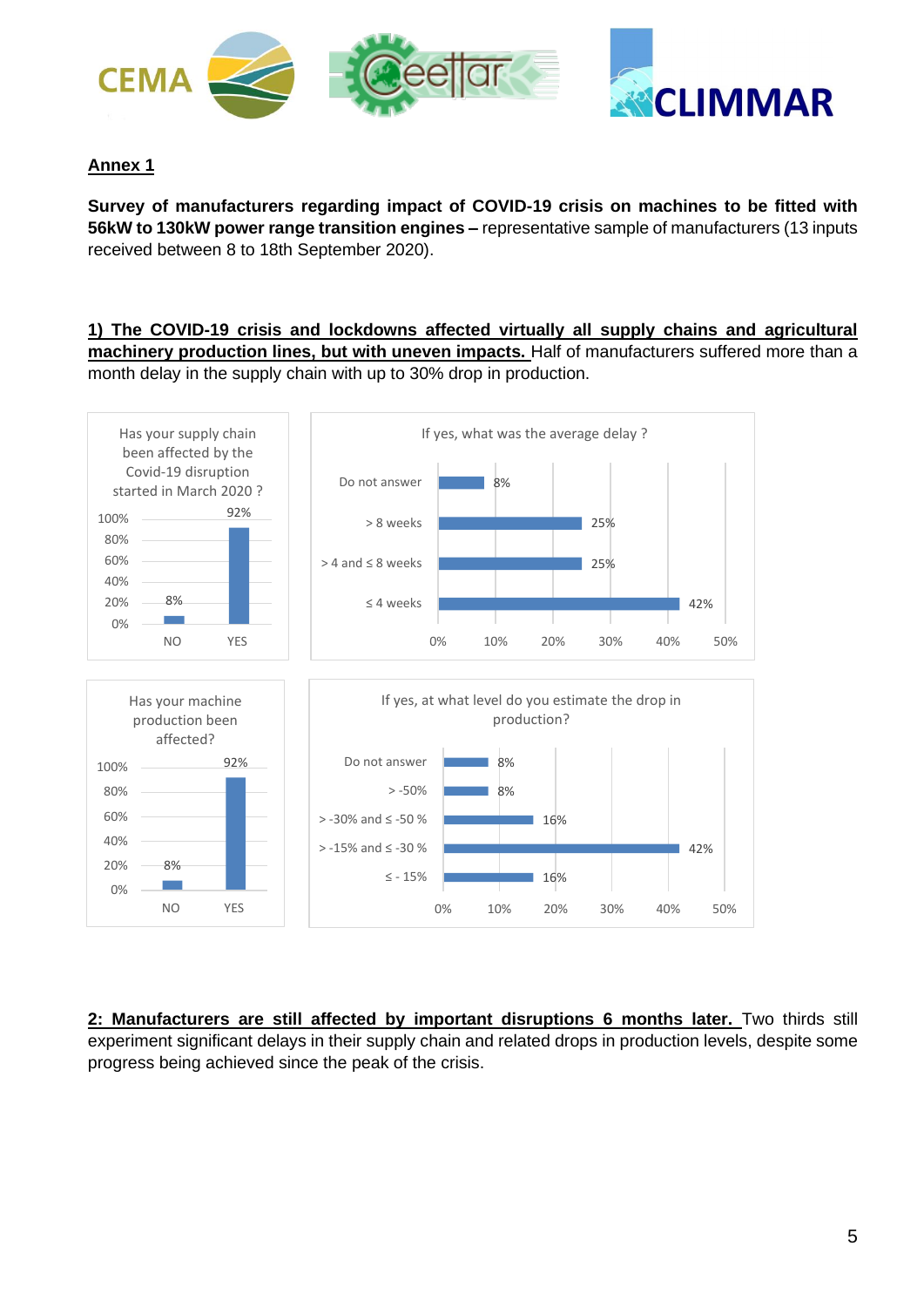



**3: All the transition engines in power categories ≥56kW to <130kW have been built in 2019, but two thirds of manufacturers will not be able to completely build the corresponding machines by 30 June 2021 and place them on the market in 2021.** Manufacturers – large and small – planned before the crisis according to normal business conditions and taking into account the specificities of their markets, but already know they cannot match the 2021 deadlines set before the crisis for agricultural tractors, specialty tractors, harvesters, combines, self-propelled machinery for livestock, telehandlers… and many more.

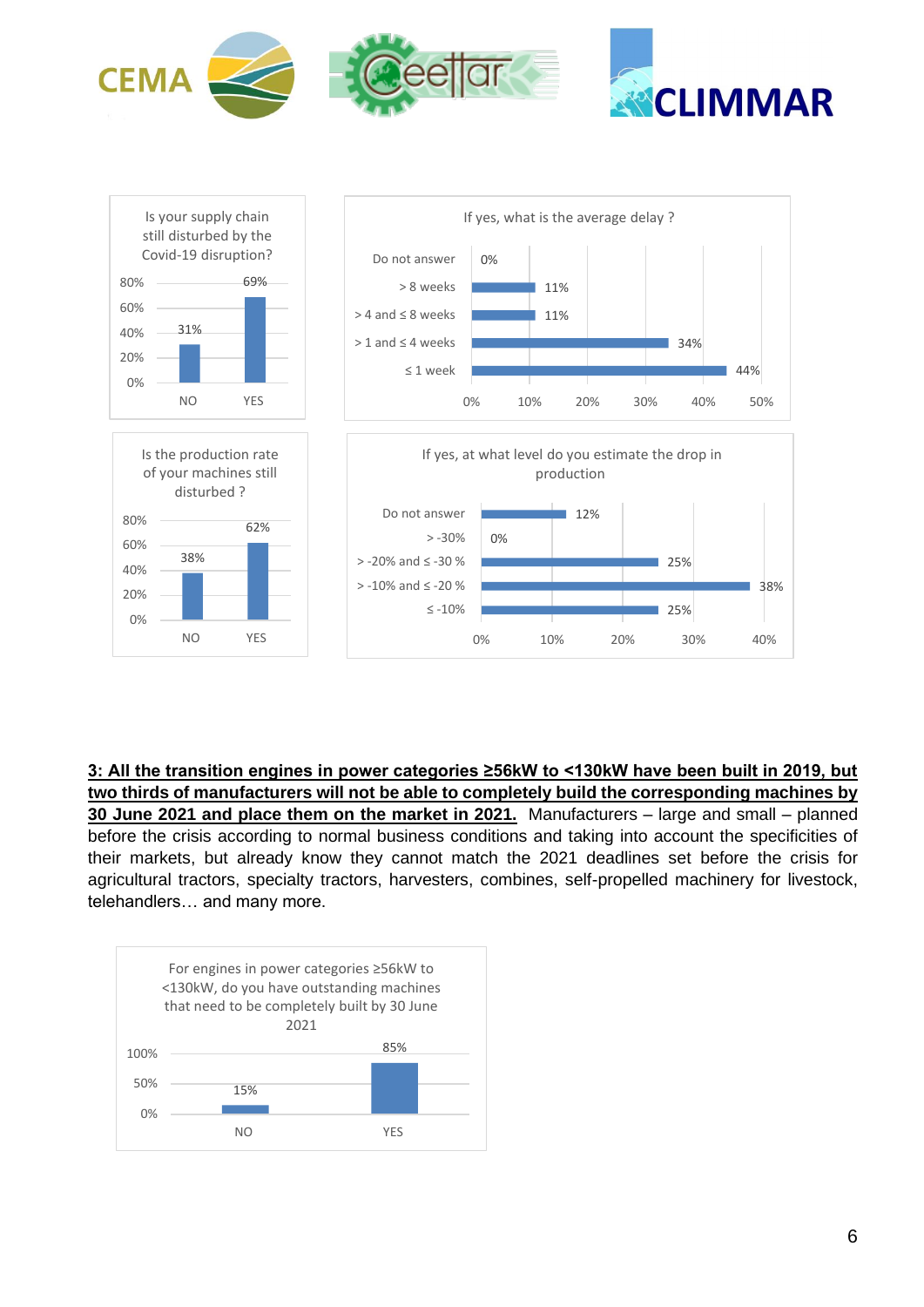

Less than one out of six manufacturers is not experiencing **delays in the R&D process and launch of new Stage V models in the range ≥56kW to <130kW**. One third foresee significant delays. The main reasons put forward include lack of prototype and pre-series components, inability to carry out tests during spring 2020 or to accumulate enough validation hours, and delay in R&D due to lockdown.



Manufacturers surveyed also report a **significant drop in orders**, which has disturbed production programs. Farmers lost turnover over Covid-19, impacting requests for investment in new equipment. Without postponement, manufacturers also fear they may have to produce machines without customers before June 2021, store them and then eventually sell them at very significant costs of storage, transportation and associated management.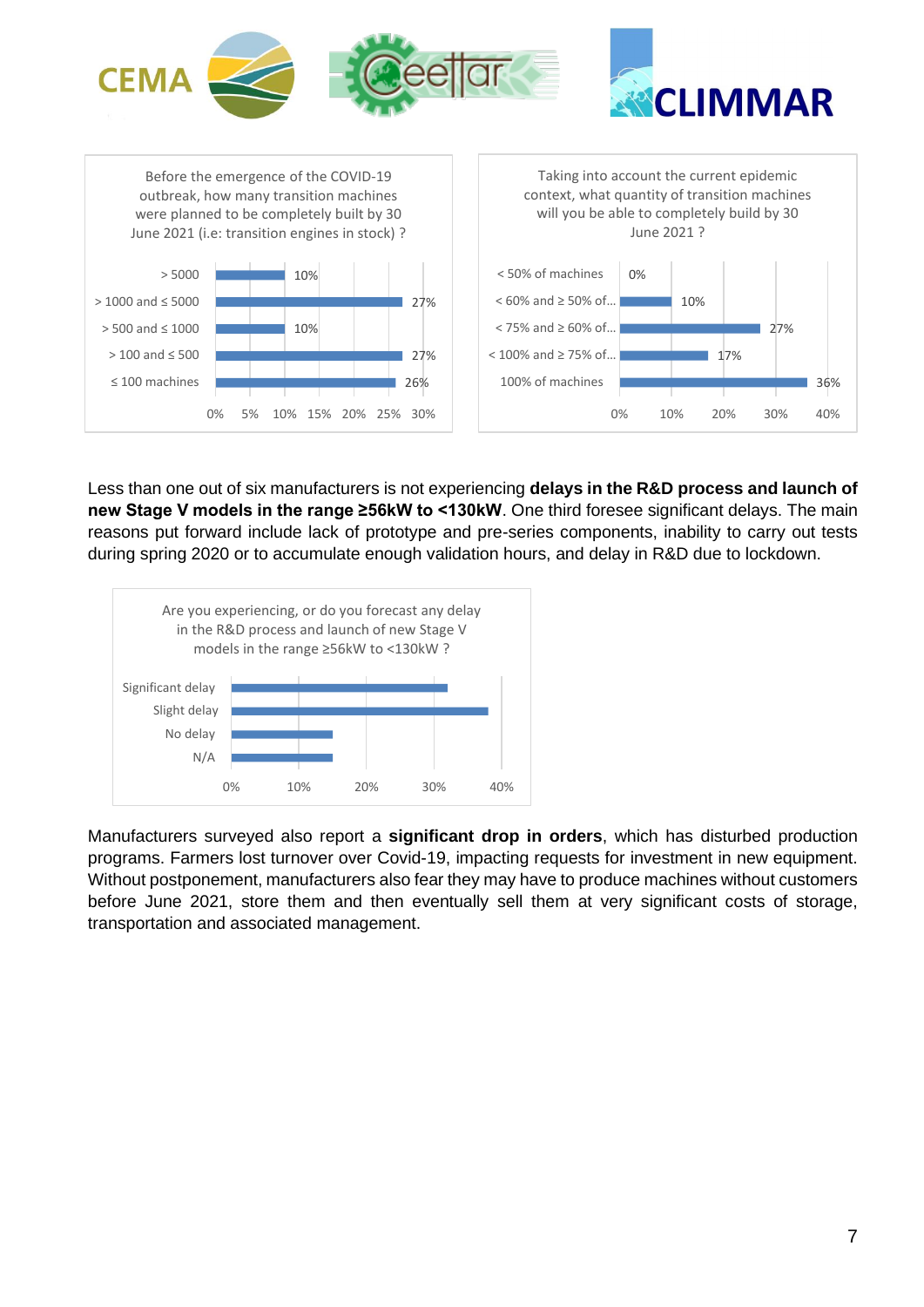



# **Annex 2**

# **COVID-19 leads to negative first six months for tractor registrations in 2020**

## PRESS RELEASE (abstracts)

**Brussels, 17 September 2020** - Overall, some 89,105 tractors were registered across Europe in the first six months of 2020, according to numbers sourced from national authorities. Of these registrations, 23,556 tractors were 37kW (50 hp) and under, and 65,549 were 38kW and above. CEMA considers that **68,831** of these vehicles are **agricultural tractors**, the rest being quads, telehandlers or other equipment. An overview of the total tractor registrations in selected countries can be found in the annex.

Agricultural tractor registrations for the first semester **decreased by 12.08%** in comparison with the first six months of 2019. While the year started on par with 2019 for January and February 2020, registrations of agricultural tractors significantly dropped in March (-7.11% versus 2019), April (- 25.81%), May (-22.72%) and June (-12.03%), **reflecting the COVID-19 pandemic** across Europe. The drop dramatically impacted the 2<sup>nd</sup> quarter (-19.96% versus 2Q-2019), which is traditionally high season for registrations.



*Graph 1 - Source Systematics International, formatted by CEMA*

### **Trends per power categories – more flexibility will be needed for 2019 transition engines**

When comparing the trends per power category, registrations for all tractors decreased in the first six months of 2020 compared with 2019, with the exception of tractors between 23 - 37 kW (Graph 2). Overall, more than half of all tractors registered are below 75 kW and less than one out of four is above 110 kW.

With such a dramatic COVID-19 impact, industry requested some **flexibility for machines to be fitted with transition engines** already manufactured and procured before the crisis. European Institutions rightly amended the most urgent aspects of Stage V Regulation and extended by 12 months the 30<sup>th</sup> June and 31<sup>st</sup> December 2020 deadlines for the production and placing on the market of NRMM and tractors fitted with transition engines <56kW and ≥130kW. Tractors fitted with transition engines between 56kW and 130kW are not affected by this extension and retain the applicable deadlines. Based on numbers sourced from national authorities, **registrations for machines from 56 to 129 kW fell by 16.03% in the first 6 months of 2020, with a record 23.55% drop in the second quarter**. Therefore, the European Commission must continue to monitor the effect of COVID-19 on the industry and conduct a timely assessment of the impact regarding upcoming deadlines for machines to be fitted with existing transition engines between 56kW and 130kW, undertaking new legislative actions as appropriate.